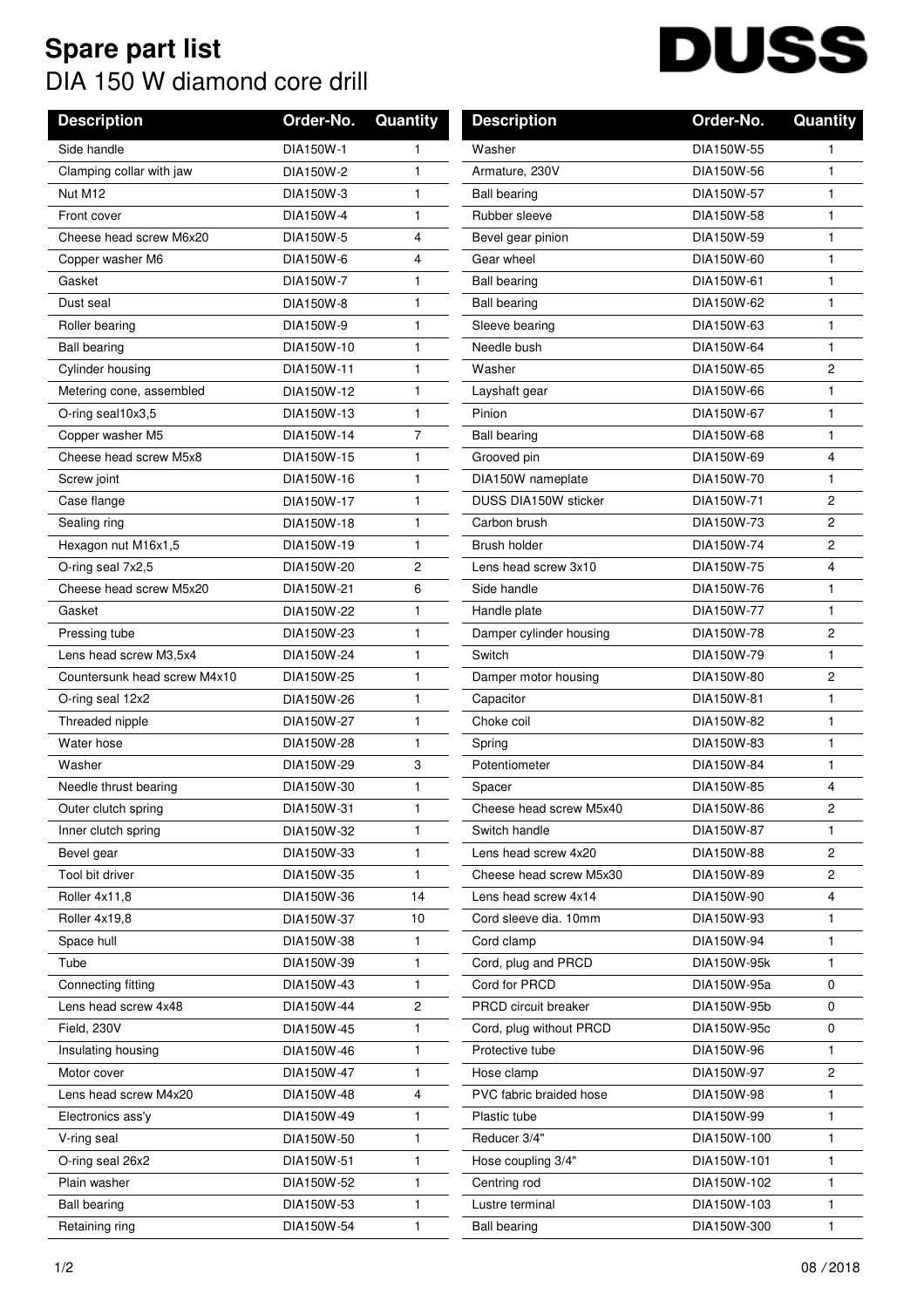## **Spare part list** DIA 150 W diamond core drill



| <b>Description</b>          | <b>Order-No. Quantity</b> | <b>Description</b> | Order-No.   | Quan |
|-----------------------------|---------------------------|--------------------|-------------|------|
| Motor housing               | DIA150W-301               | Retaining ring     | DIA150W-306 |      |
| Ventilation insert, right   | DIA150W-302               | Washer M7          | DIA150W-307 |      |
| Ventilation insert, left    | DIA150W-303               | Fixing bracket     | DIA150W-308 |      |
| Ball valve, assembled       | DIA150W-304k              |                    |             |      |
| Ball valve lever, assembled | DIA150W-305k              |                    |             |      |

| <b>Description</b> | <b>Order-No. Quantity</b> |   |
|--------------------|---------------------------|---|
| Retaining ring     | DIA150W-306               | O |
| Washer M7          | DIA150W-307               |   |
| Fixing bracket     | DIA150W-308               |   |
|                    |                           |   |